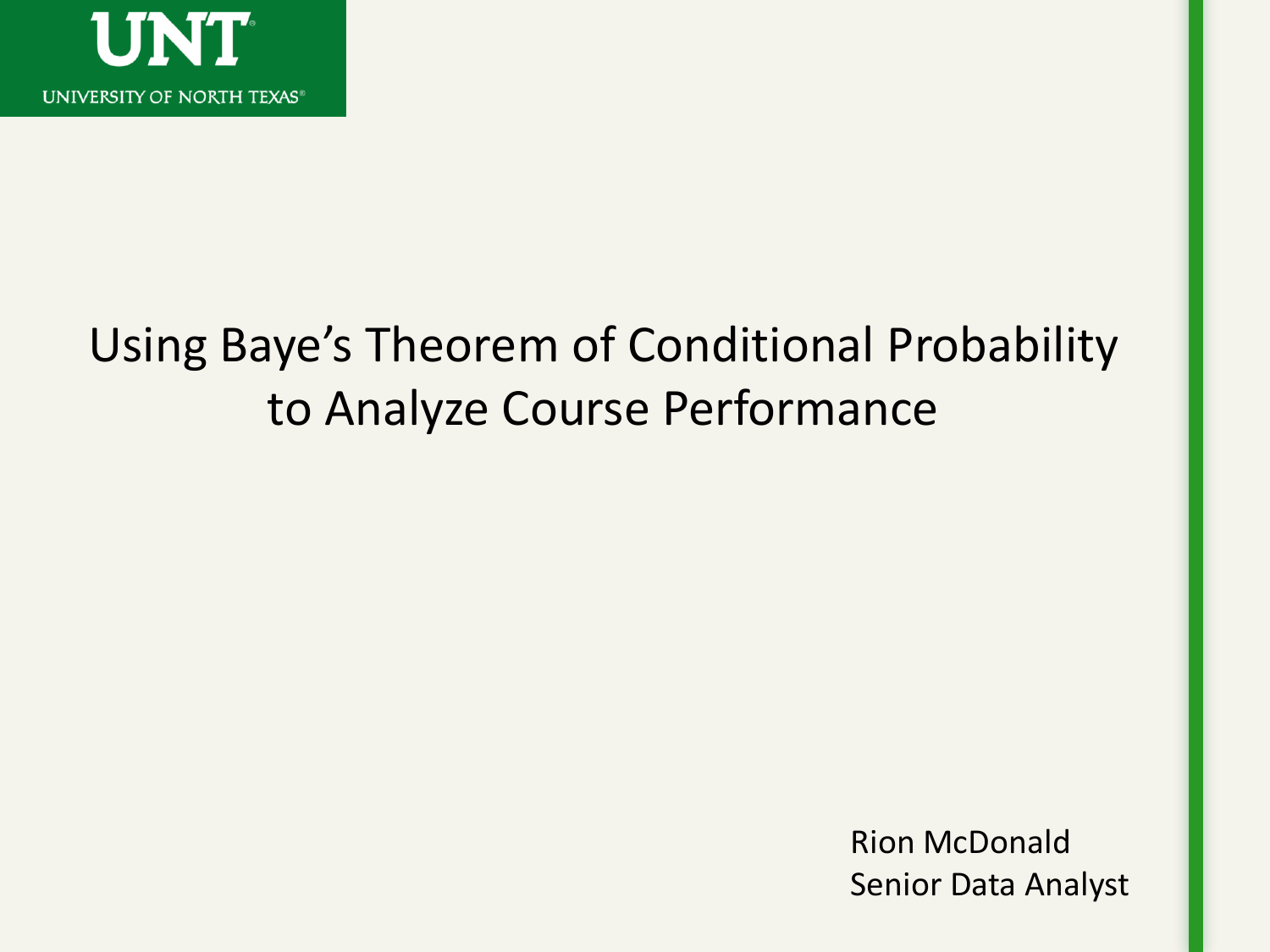

## Baye's Theorem

- 1. Used to update prior beliefs about the probability of an event, *given new evidence*
- 2. Derived from the concept of conditional probability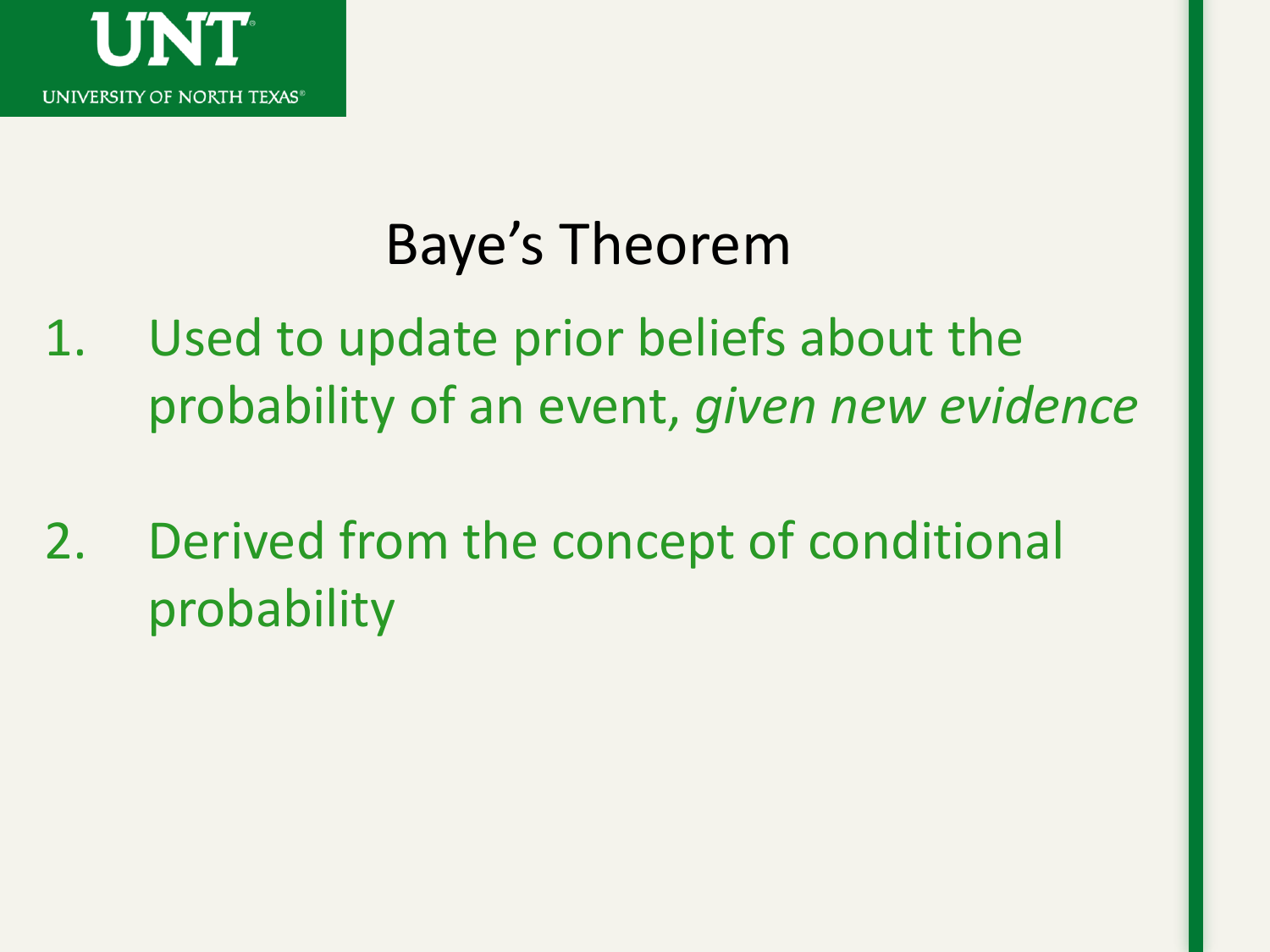

## Applications of Baye's Theorem

- 1. Medical Testing/Diagnosis
- 2. Operations Management/Quality Control
- 3. Spam Filtering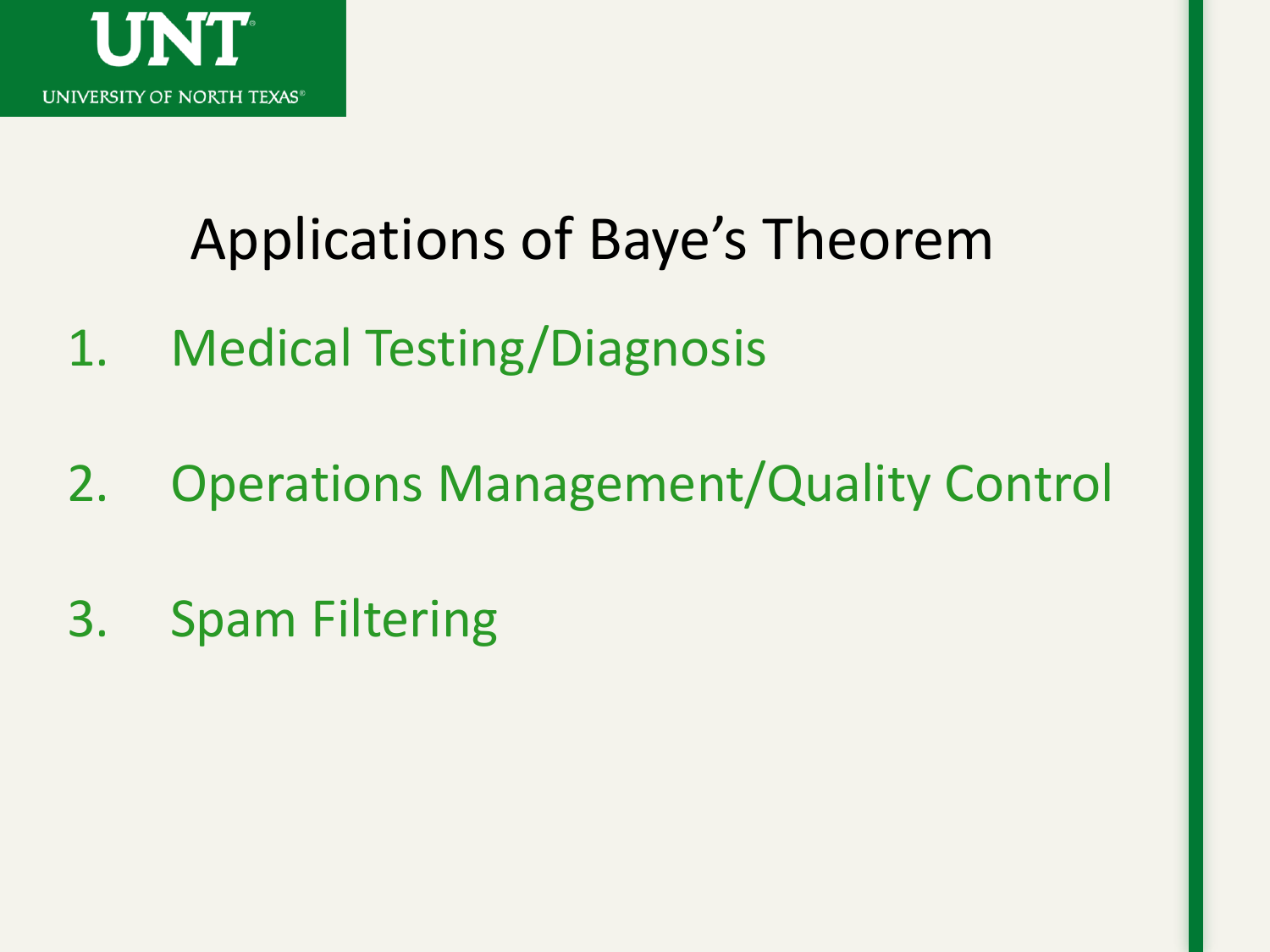



Result = Posterior Probability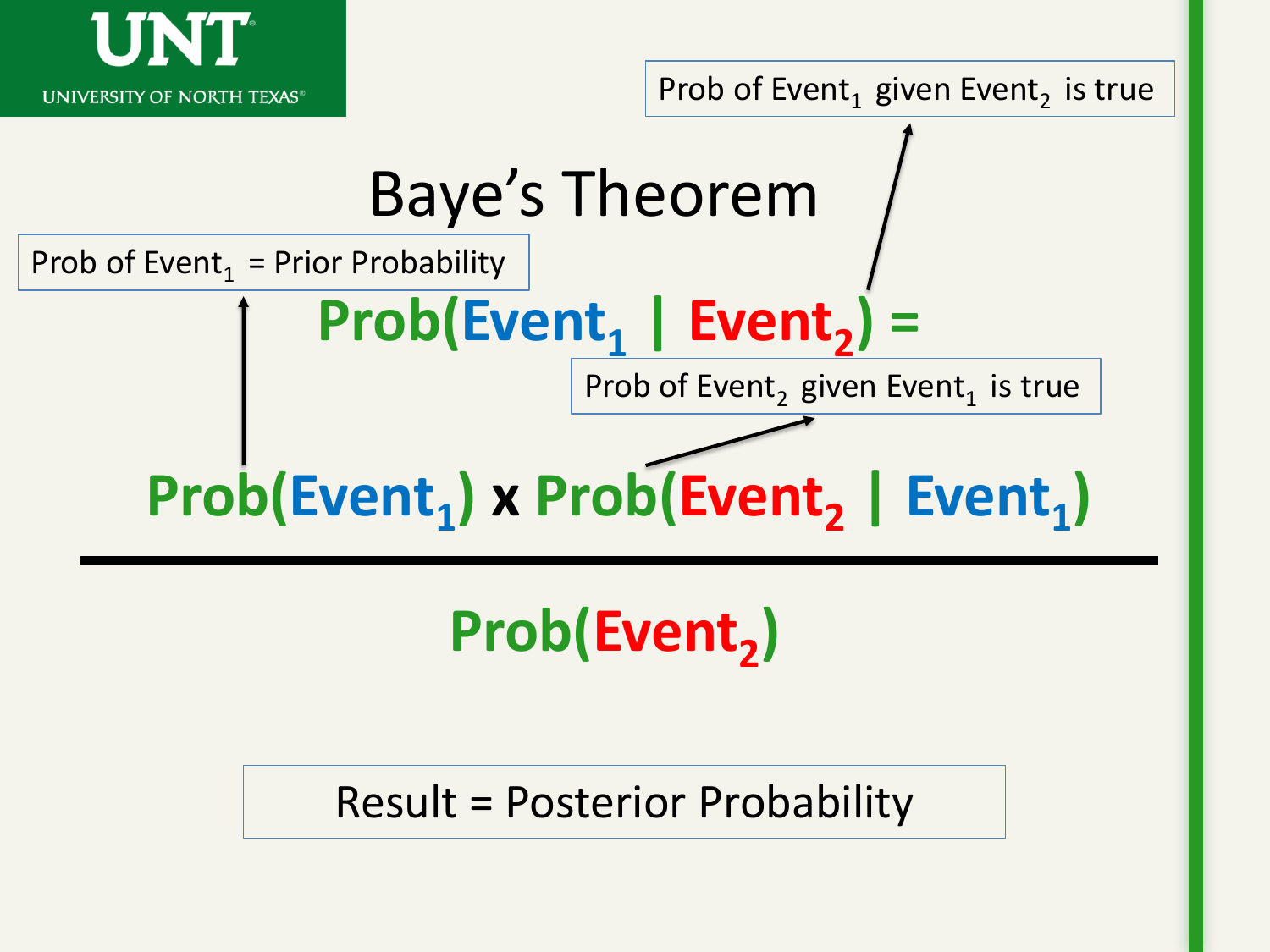

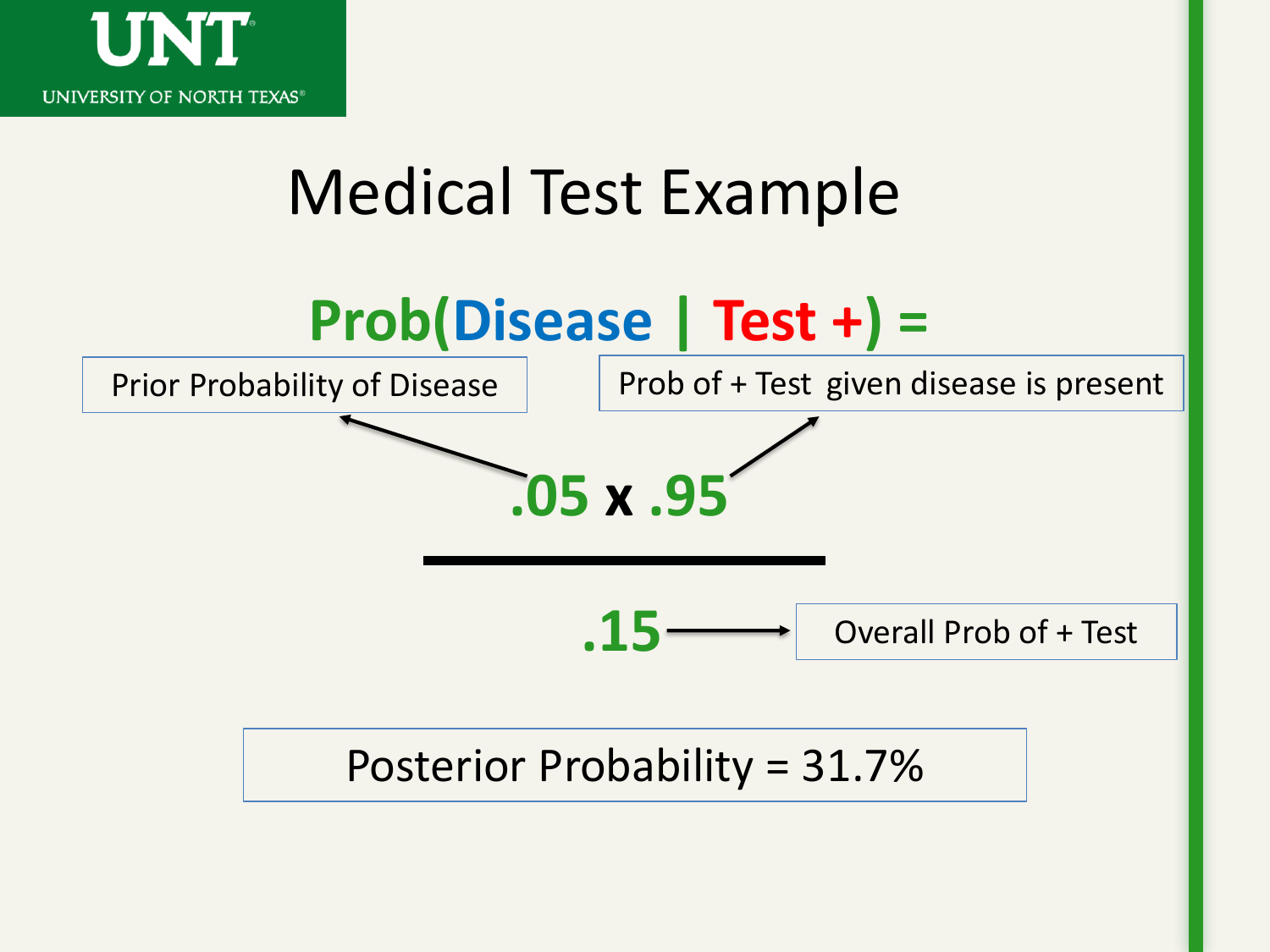

## Analyzing Sequential Courses

- 1. Examine pre-requisite / next-level course pairs
	- **❖** ENGL 1310 (Writing I) / ENGL 1320 (Writing II)
	- MATH 1710 (Calculus I) / MATH 1720 (Calculus II)
- 2. Calculate prior probabilities for 2<sup>nd</sup> course grades Probability of A, B or Higher, Etc.
- 3. Use 1<sup>st</sup> course grades & Baye's theorem to update prior probabilities
- 4. Compare posterior & prior probabilities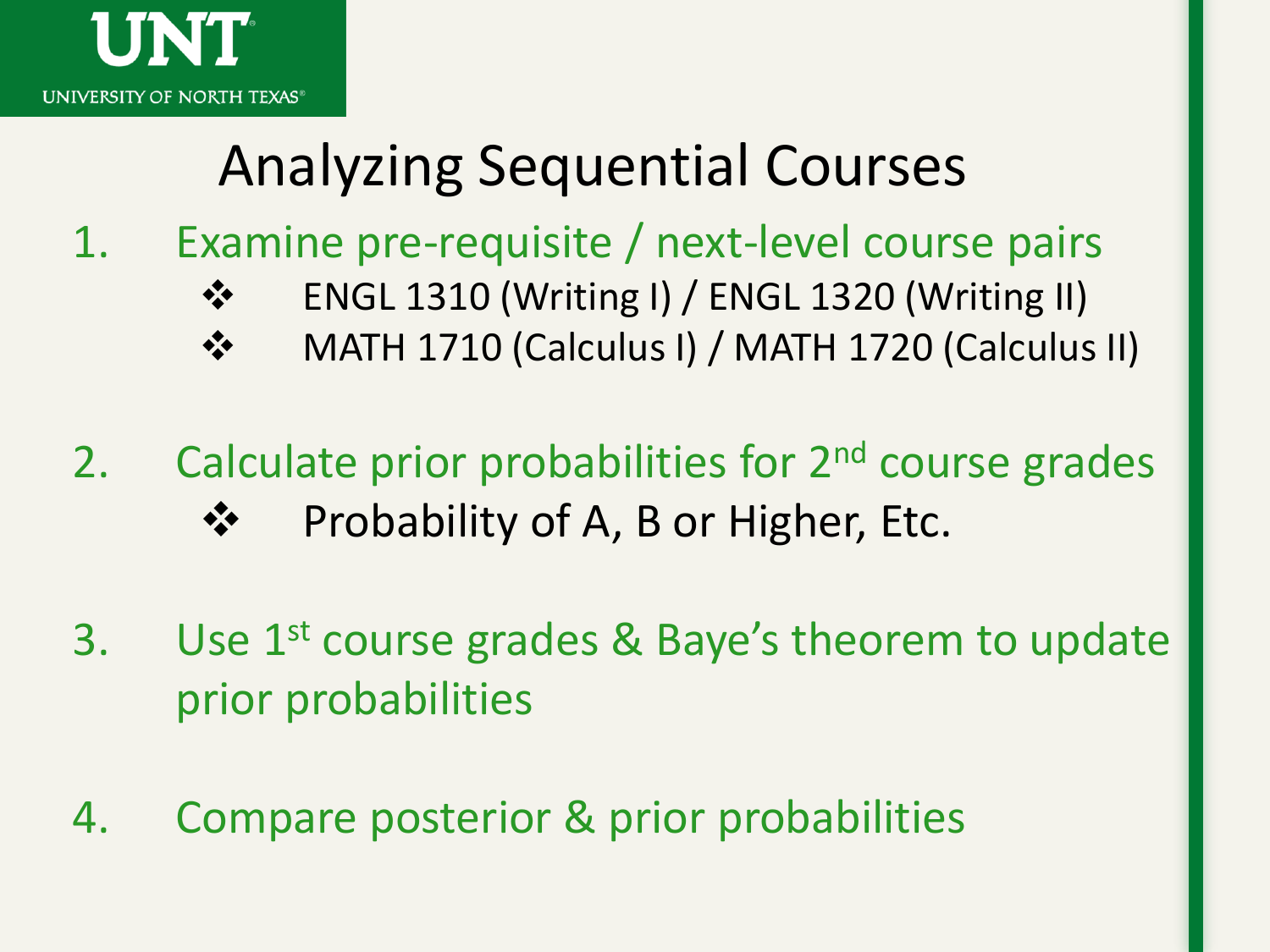

## Population / Data Set

*For each course pair…*

- 1. Select students passing first course, Fall 2013 Fall 2017
- 2. Of the above group, limit to students taking  $2^{nd}$ course within the next year
- 3. Of the above group, pare down to those completing 2nd course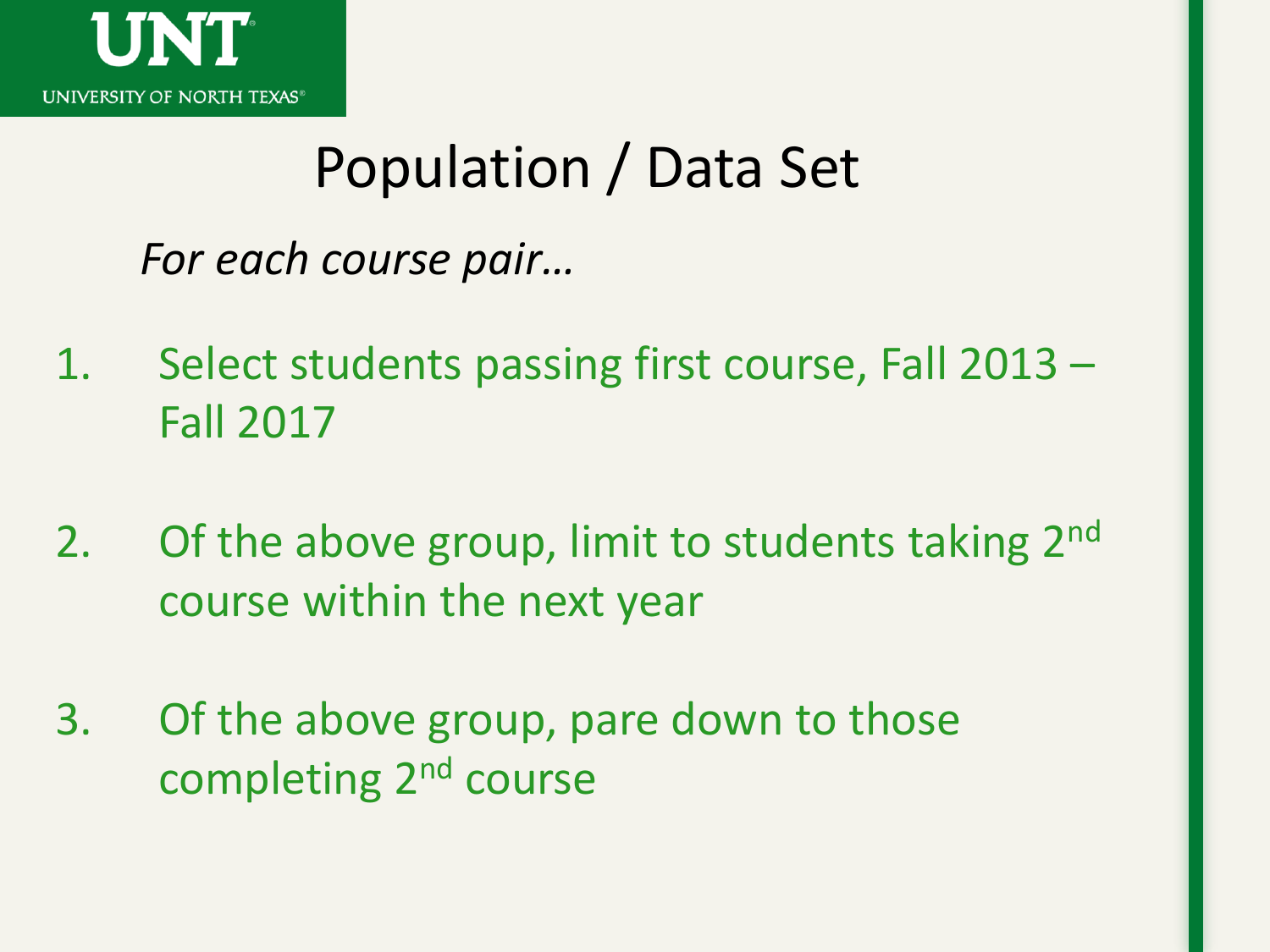

## Calculus I / Calculus II Example

- 1. Total Population = 1,628 students
- 2. Overall Probability of B or Higher in Calculus II = 52.3% (Prior Probability)
- 3. Probability (B / Higher) in Calculus II, given B in Calculus I = ???? (Posterior Probability)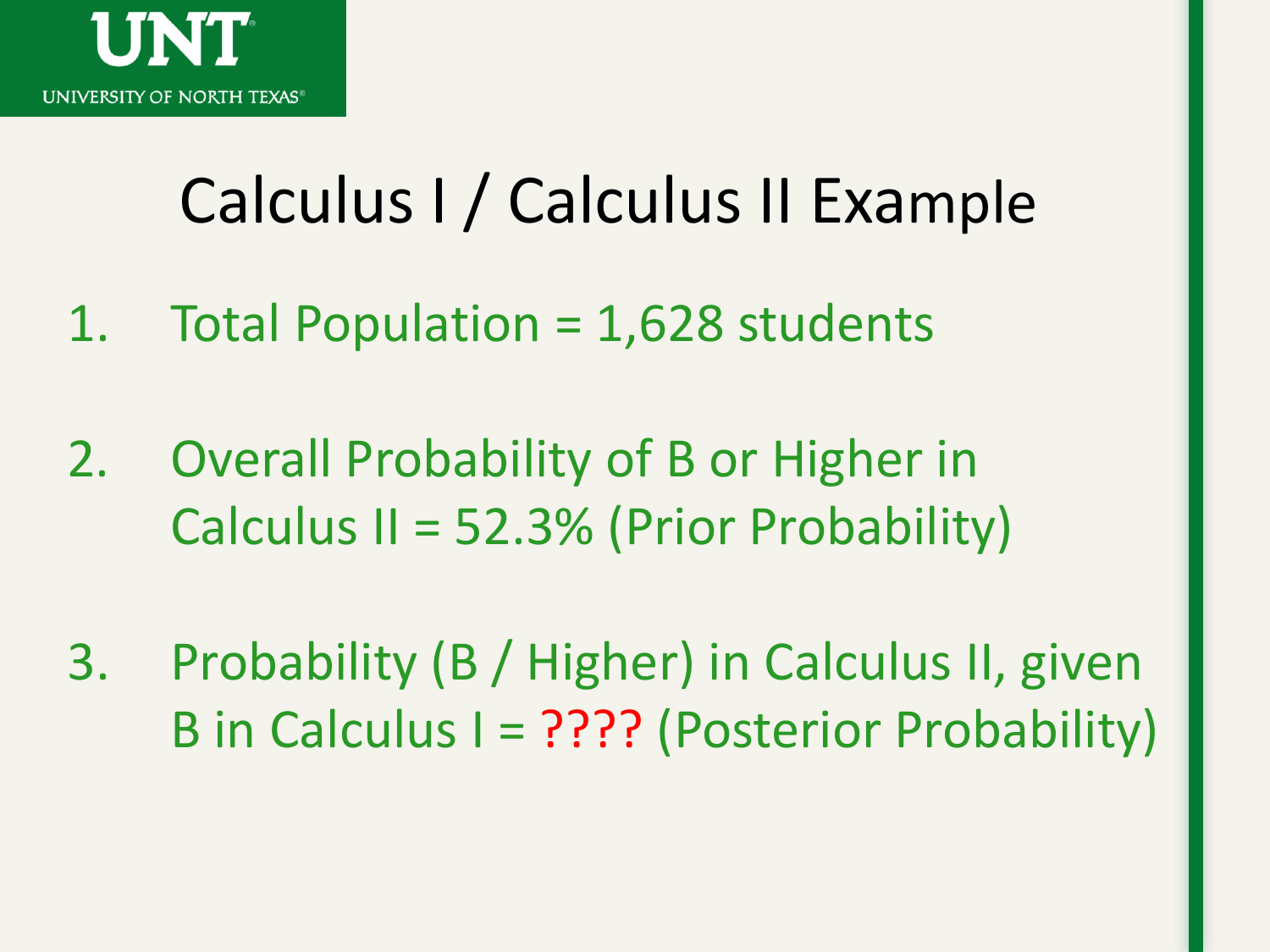

# Calculus I / Calculus II Example

**Prob(B<sub>Cal</sub><sub>I</sub>) Prob(B+Cal II) x Prob(BCal <sup>I</sup>| B+Cal II)** = Prob of B in Calculus I *&* B+ in Calculus II  $$  $=$  Prob of B<sub>Cal I</sub> & B+<sub>Cal II</sub>  $\neq$  Prob of B<sub>Cal I</sub> &  $\lt$ B<sub>Cal II</sub>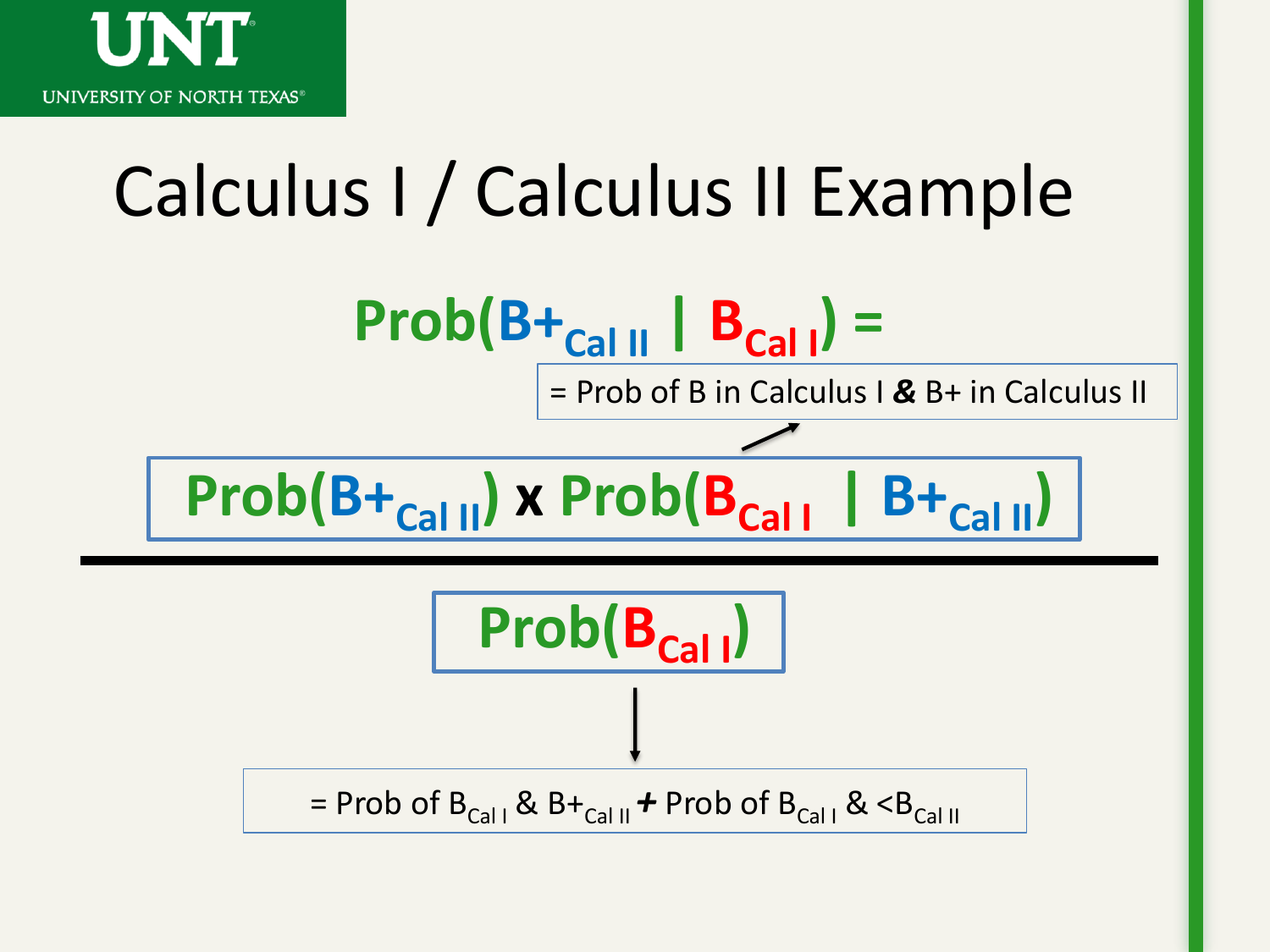

# Calculus I / Calculus II Example



Posterior Probability = 44.3%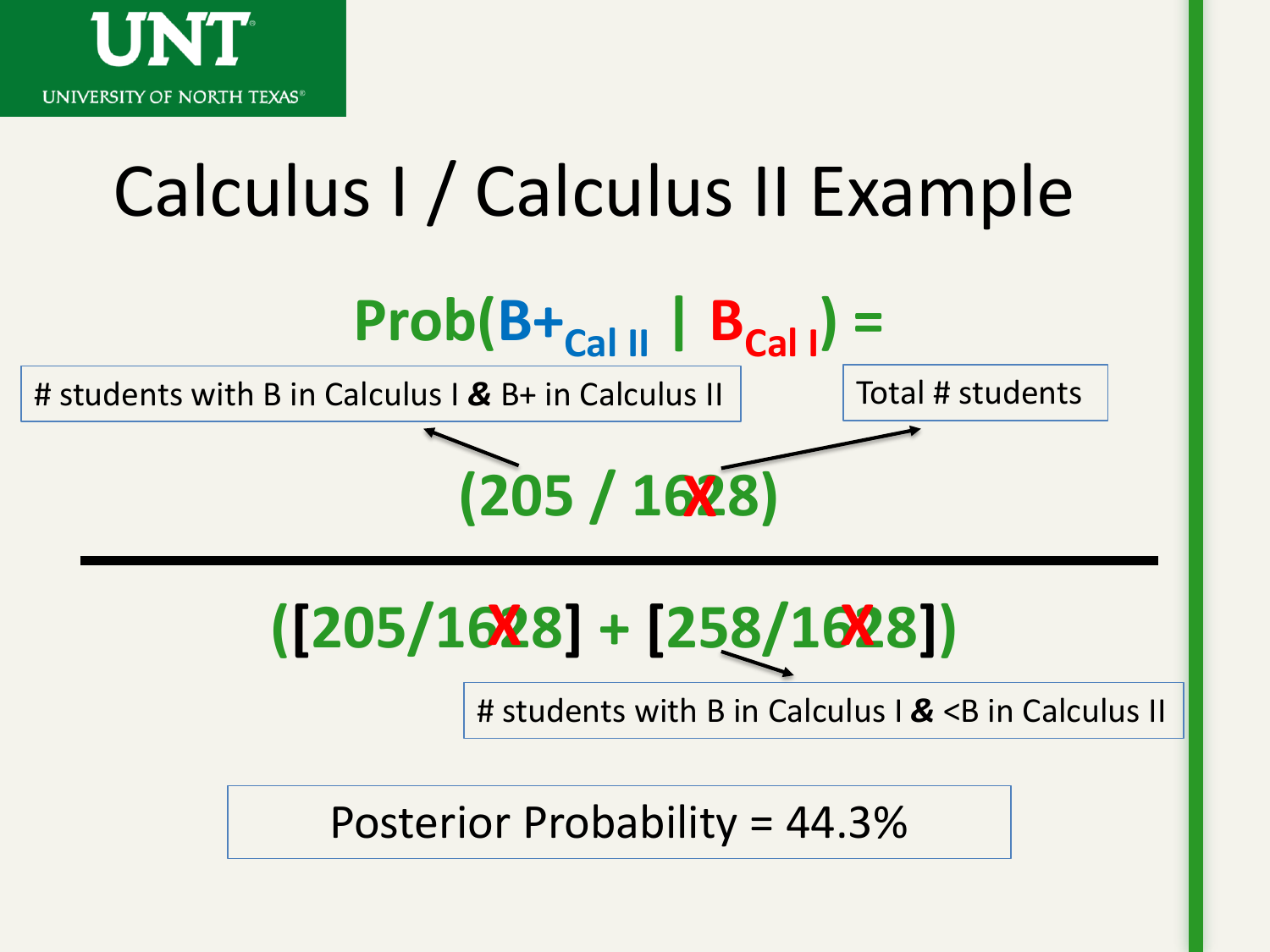

#### Calculus I / Calculus II: Prior vs. Updated Probabilities

| <b>Grade</b> | <b>Prior Probability:</b><br>Cal II Grade =<br><b>Grade or Higher</b> | <b>Posterior Probability:</b><br><b>Given Cal I Grade =</b><br>Grade |
|--------------|-----------------------------------------------------------------------|----------------------------------------------------------------------|
| Α            | 31.2%                                                                 | 63.0%                                                                |
| B            | 52.3%                                                                 | 44.3%                                                                |
|              | 69.4%                                                                 | 42.9%                                                                |
|              | 80.5%                                                                 | 49.0%                                                                |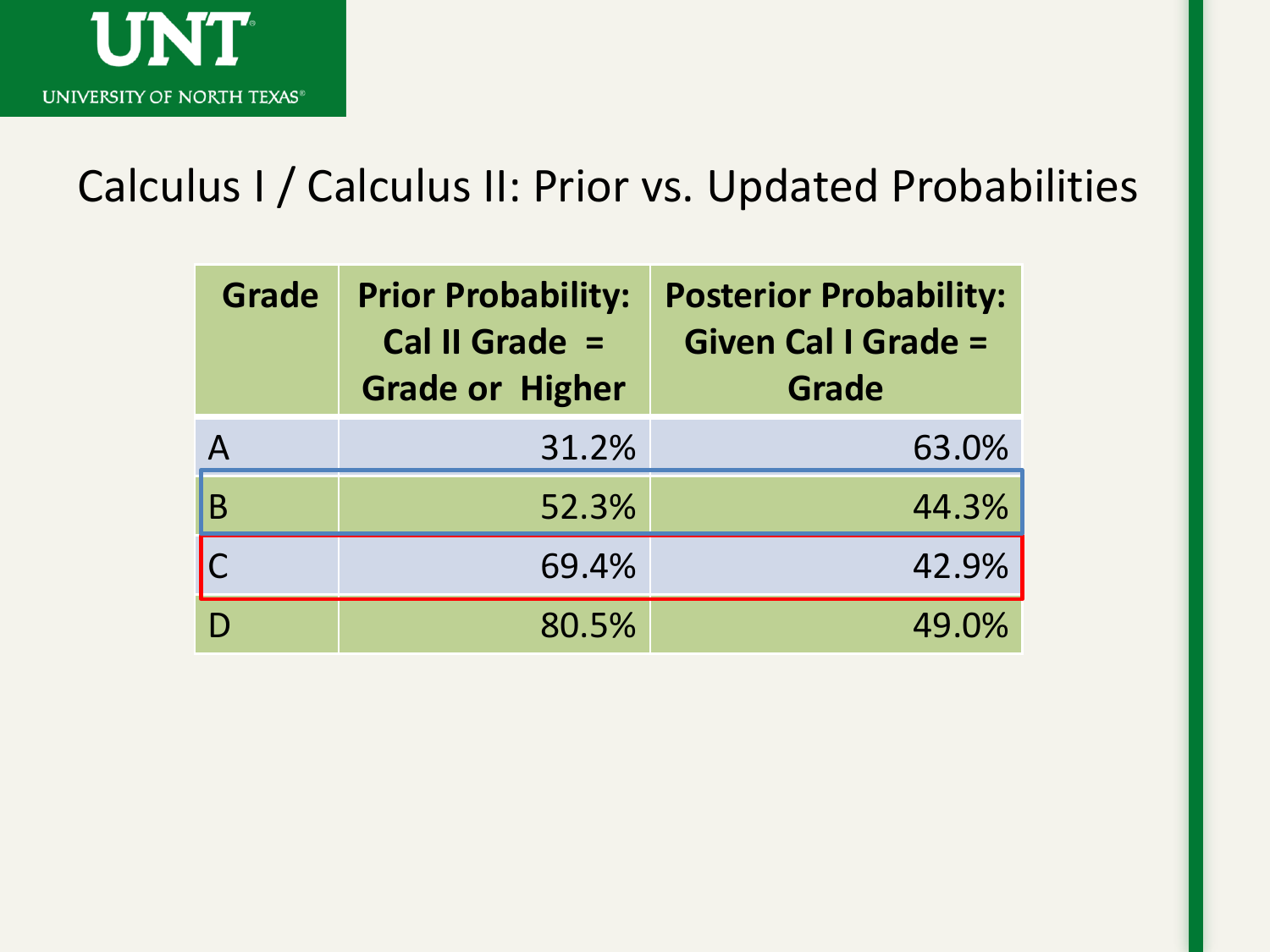

#### Writing I / Writing II: Prior vs. Updated Probabilities

| <b>Grade</b> | <b>Prior Probability:</b><br>Wri II Grade $=$<br><b>Grade or Higher</b> | <b>Posterior Probability:</b><br><b>Given Wri I Grade =</b><br>Grade |
|--------------|-------------------------------------------------------------------------|----------------------------------------------------------------------|
| Α            | 50.7%                                                                   | 66.8%                                                                |
| B            | 80.2%                                                                   | 74.6%                                                                |
|              | 90.9%                                                                   | 74.6%                                                                |
|              | 93.4%                                                                   | 70.9%                                                                |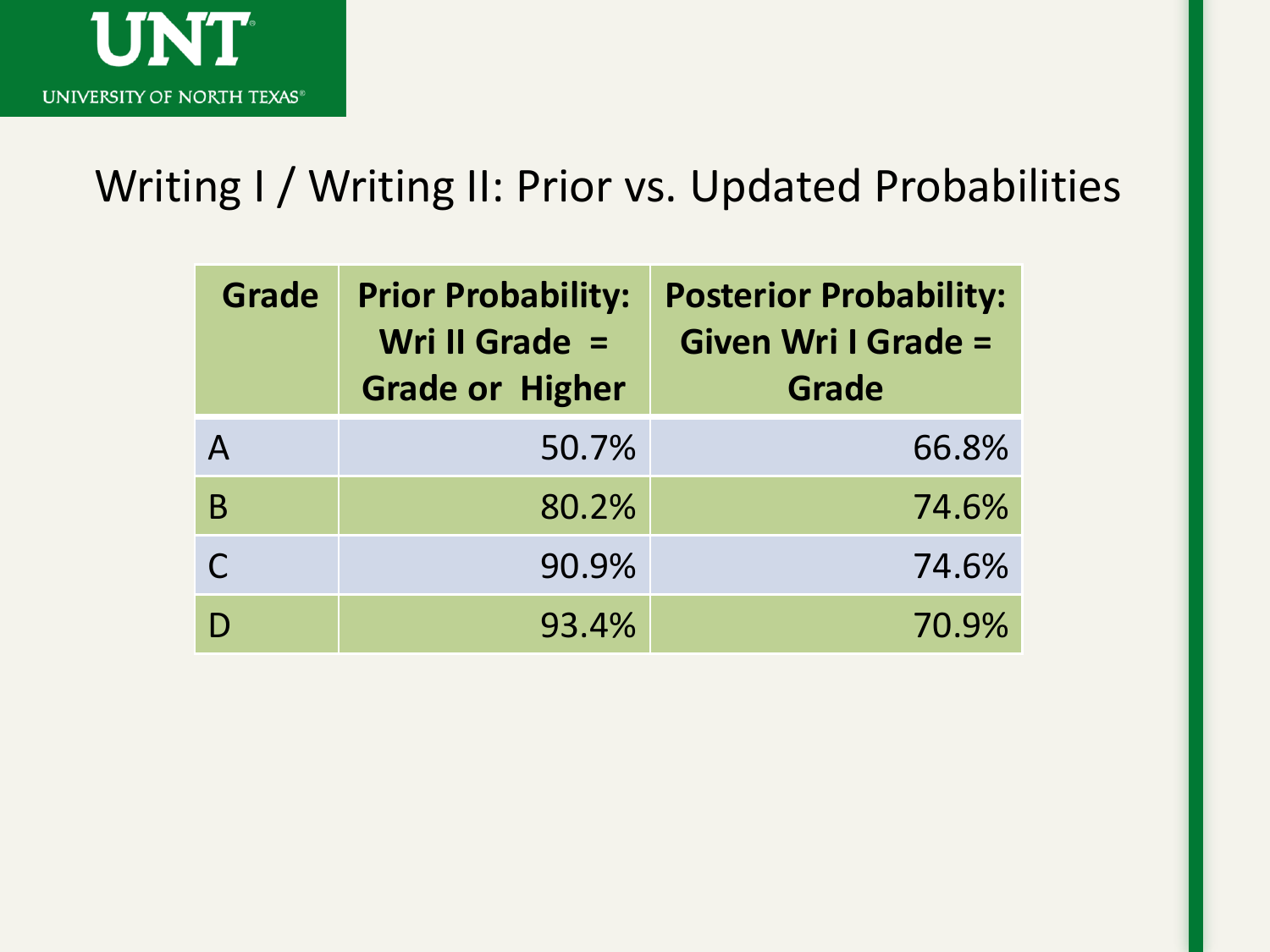

## Potential Issues

- 1. Skills/Concepts Not Aligned Between 1st & 2<sup>nd</sup> Course
- 2. Grade Inflation in 1<sup>st</sup> / Pre-Requisite Course
- 3. Excessively Stringent Grading in 2<sup>nd</sup> Course
- 4. Large-Scale Decline in Student Effort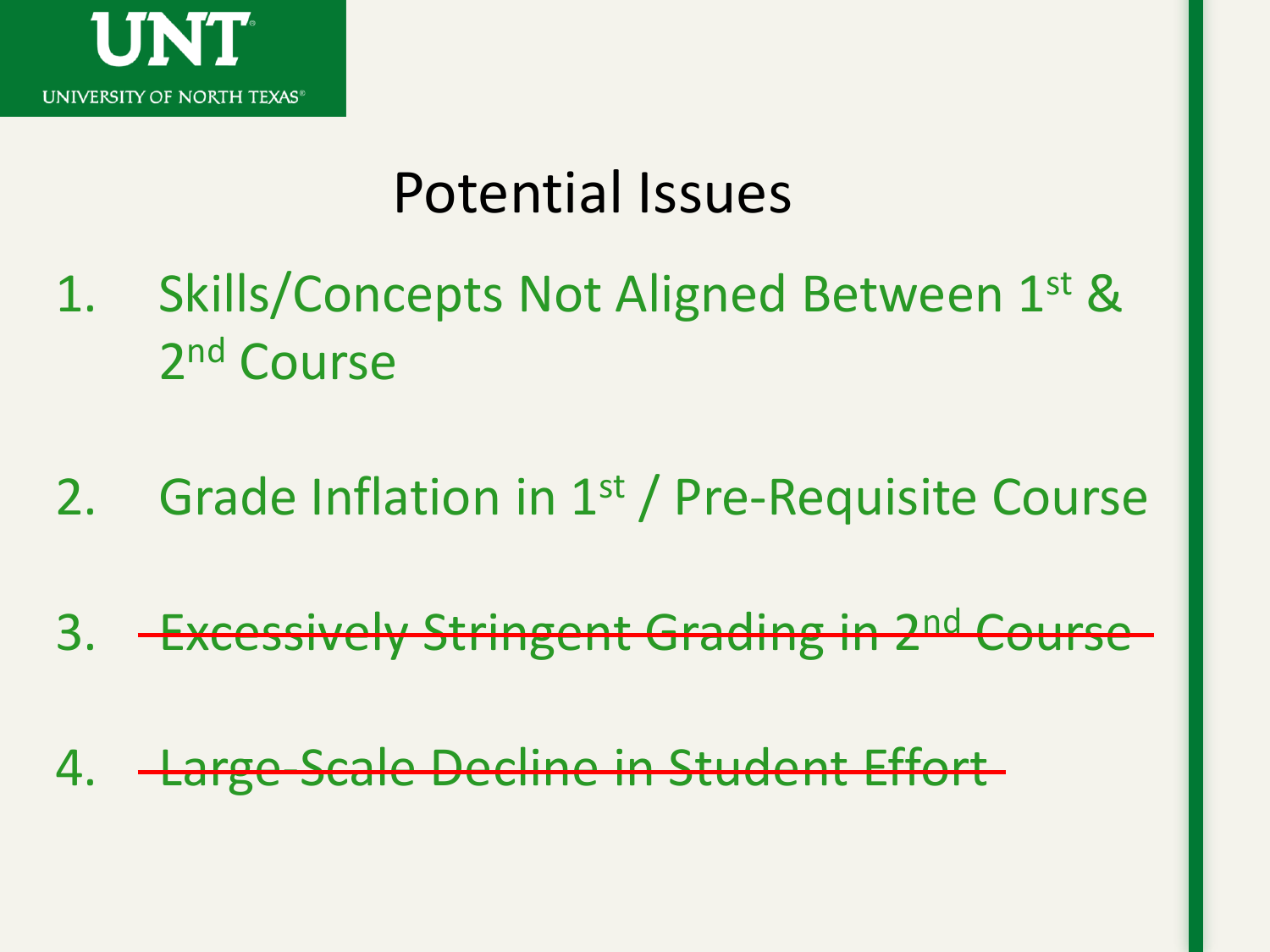

### 2<sup>nd</sup> Course Performance & Next-Term Persistence

| 2 <sub>nd</sub><br><b>Course</b> | 2 <sup>nd</sup> Course Grade<br>VS.<br>1st Course Grade | <b>Persistence</b><br><b>Rate</b> |
|----------------------------------|---------------------------------------------------------|-----------------------------------|
| <b>Calculus II</b>               | Equal to / Greater Than                                 | 95.1%                             |
|                                  | <b>Lower Than</b>                                       | 86.5%                             |
| <b>Writing II</b>                | Equal to / Greater Than                                 | 89.0%                             |
|                                  | <b>Lower Than</b>                                       | 77.6%                             |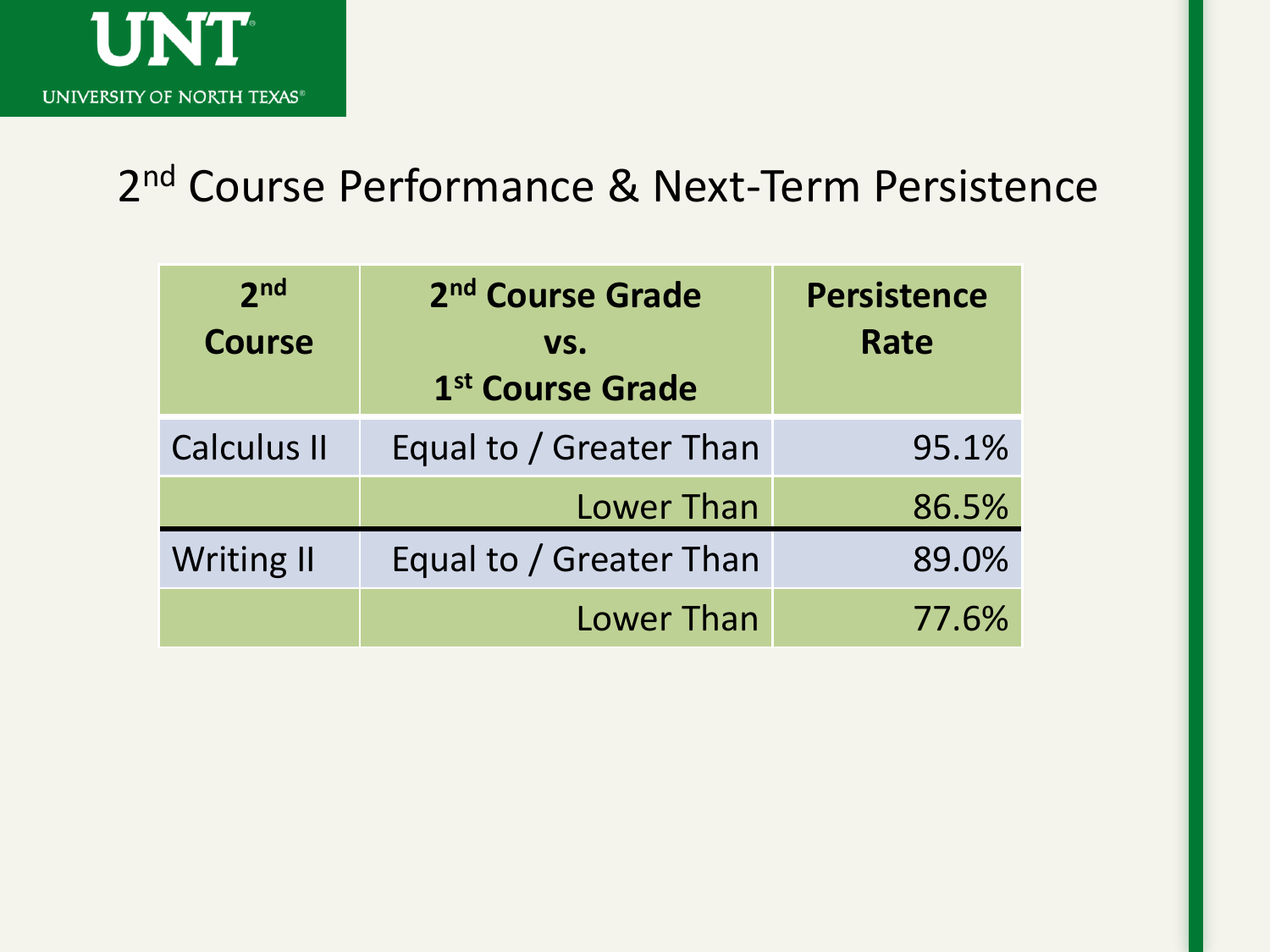

Calculus I / Calculus II: Updated Probabilities by Instructor Rank *(Calculus I Grade = B)*

| <b>Rank</b>               | <b>Prior Probability:</b><br>Cal II Grade =<br><b>B</b> or Higher | <b>Posterior Probability:</b><br><b>Given Cal I Grade = B &amp;</b><br>$Rank = Rank$ |
|---------------------------|-------------------------------------------------------------------|--------------------------------------------------------------------------------------|
| Prof/Instructor           | 52.3%                                                             | 68.0%                                                                                |
| Adjunct/Other             | 52.3%                                                             | 38.0%                                                                                |
| <b>Teaching Assistant</b> | 52.3%                                                             | 48.4%                                                                                |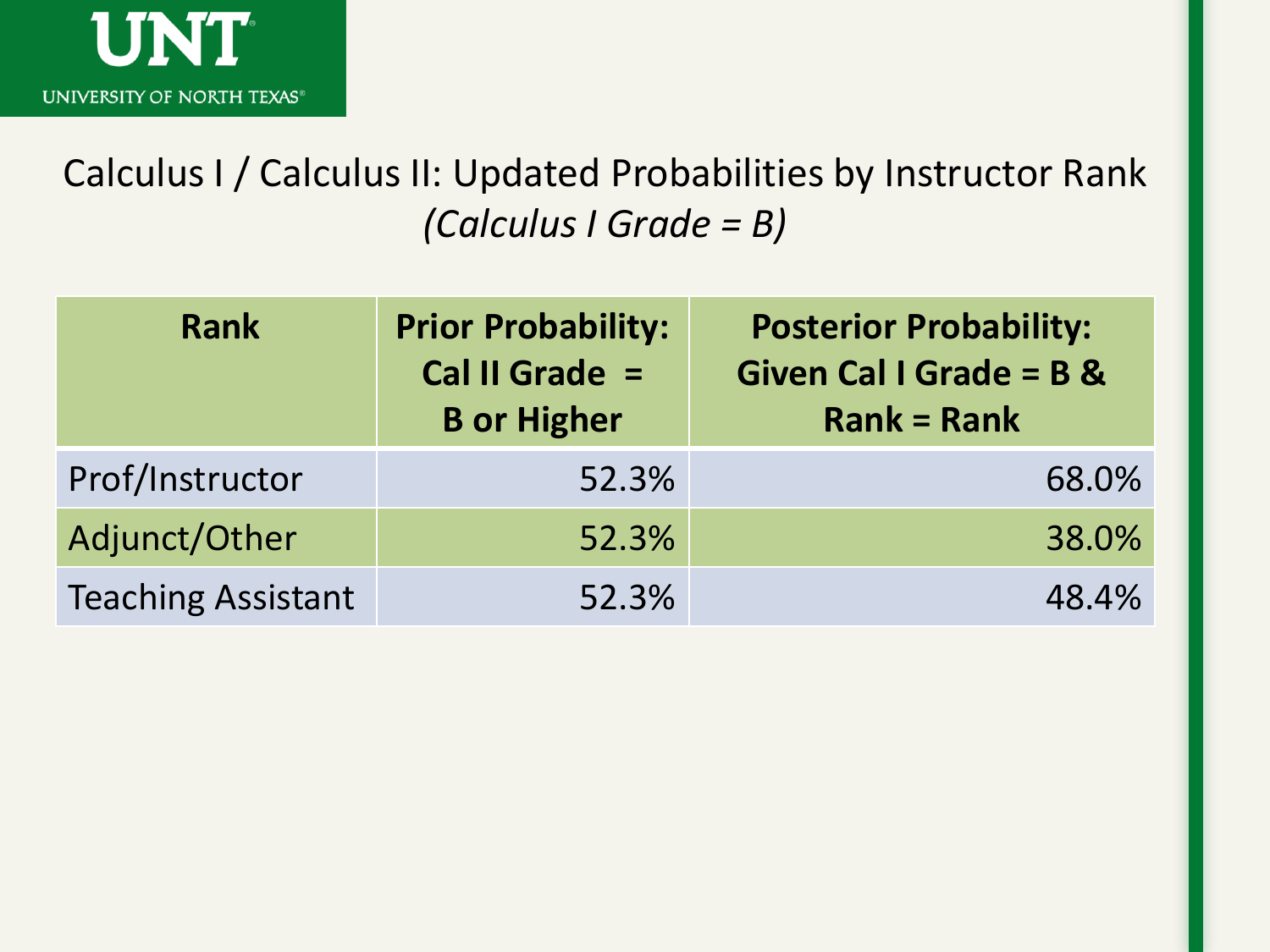

Calculus I / Calculus II: Updated Probabilities by Instructor Rank *(Calculus I Grade = C)*

| <b>Rank</b>               | <b>Prior Probability:</b><br>Cal II Grade =<br><b>C</b> or Higher | <b>Posterior Probability:</b><br>Given Cal I Grade = C &<br>$Rank = Rank$ |
|---------------------------|-------------------------------------------------------------------|---------------------------------------------------------------------------|
| Prof/Instructor           | 69.4%                                                             | 65.9%                                                                     |
| Adjunct/Other             | 69.4%                                                             | 35.9%                                                                     |
| <b>Teaching Assistant</b> | 69.4%                                                             | 53.2%                                                                     |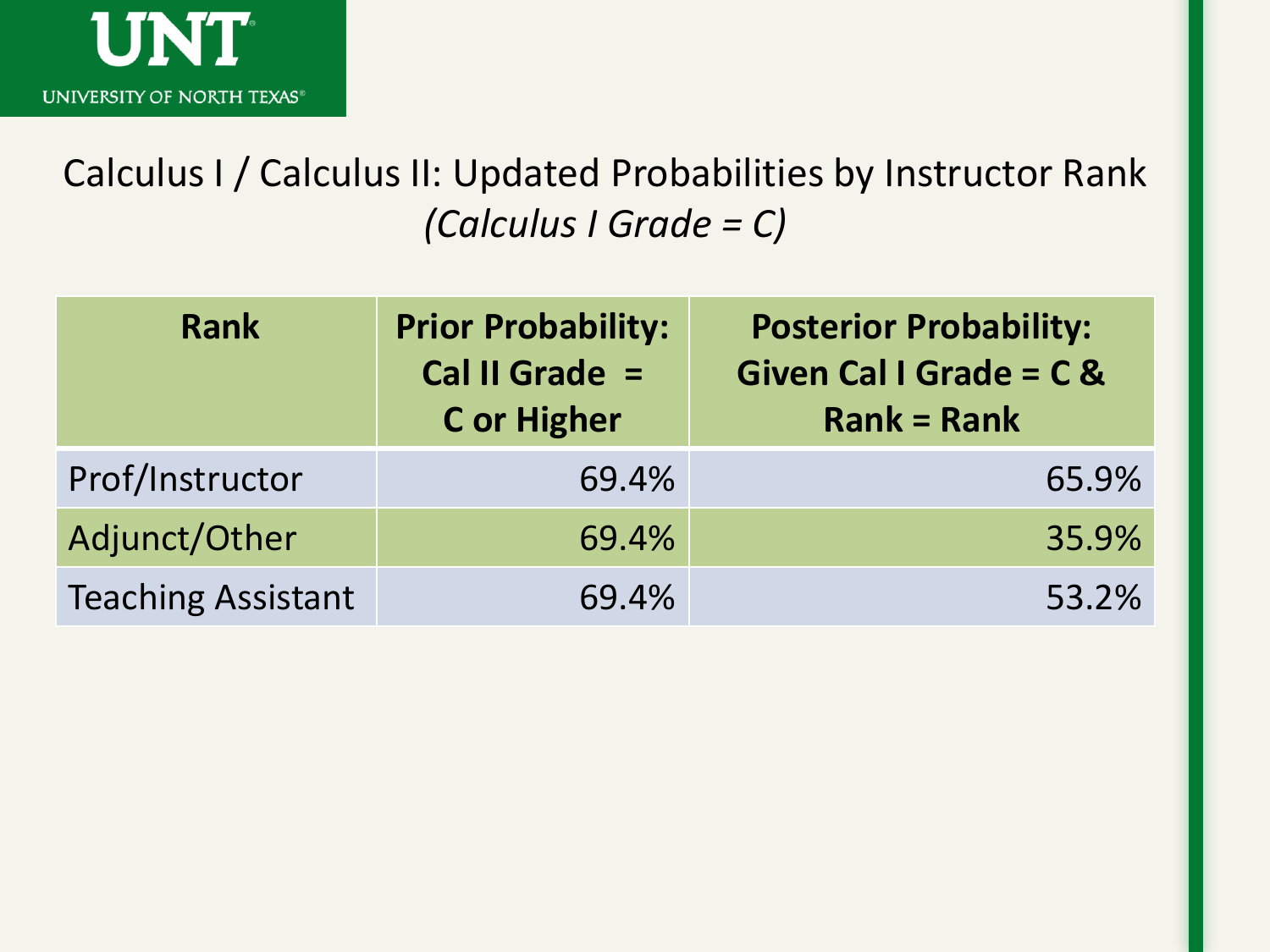

Writing I / Writing II: Updated Probabilities by Instructor Rank *(Writing I Grade = B)*

| Rank                      | <b>Prior Probability:</b><br>Wri II Grade =<br><b>B</b> or Higher | <b>Posterior Probability:</b><br><b>Given Wri I Grade = B &amp;</b><br>$Rank = Rank$ |
|---------------------------|-------------------------------------------------------------------|--------------------------------------------------------------------------------------|
| Adjunct/Other             | 80.2%                                                             | 74.9%                                                                                |
| <b>Teaching Assistant</b> | 80.2%                                                             | 74.5%                                                                                |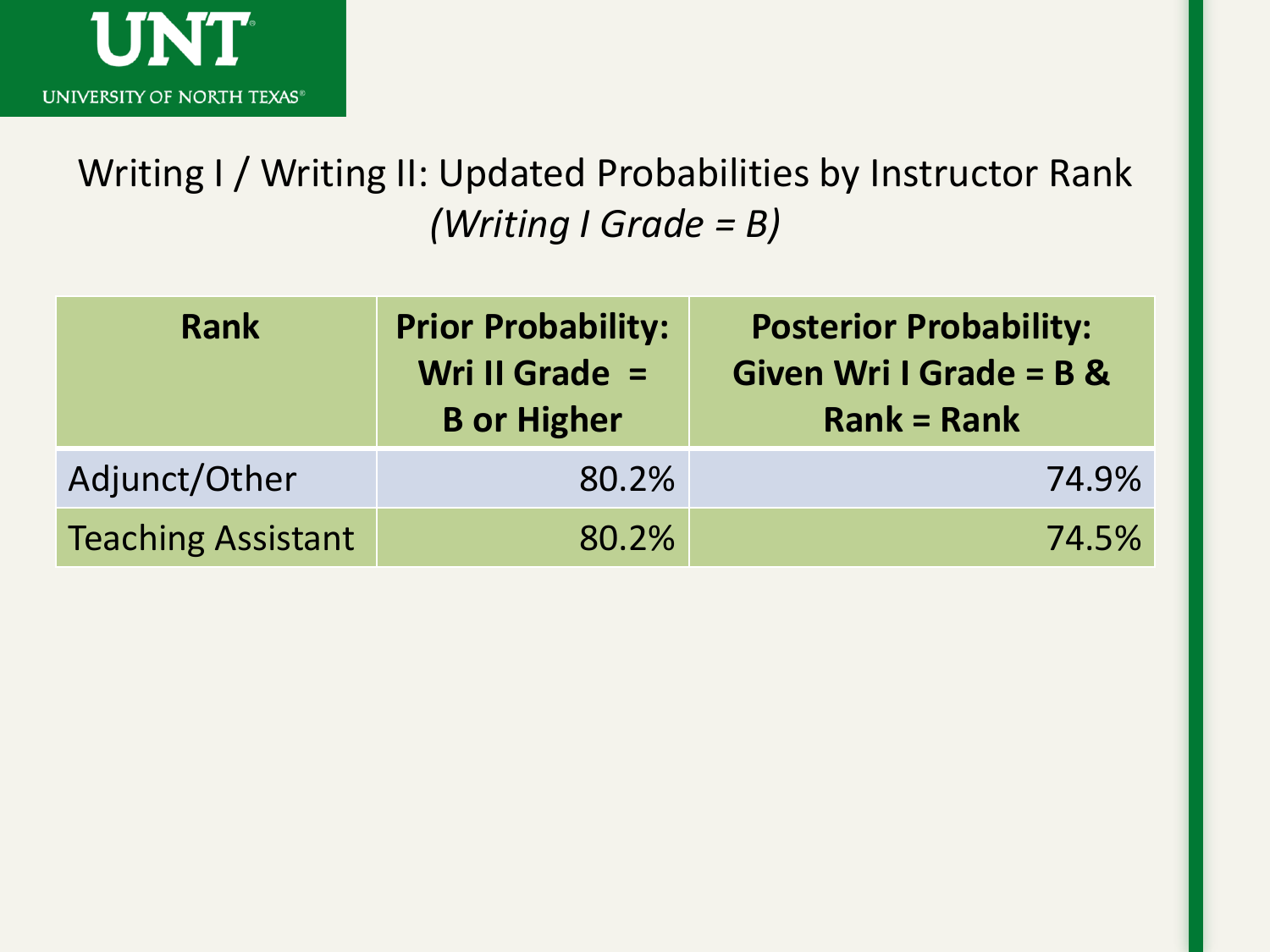

Writing I / Writing II: Updated Probabilities by Instructor Rank *(Writing I Grade = C)*

| <b>Rank</b>               | <b>Prior Probability:</b><br>Wri II Grade =<br><b>C</b> or Higher | <b>Posterior Probability:</b><br><b>Given Wri I Grade = C &amp;</b><br>$Rank = Rank$ |
|---------------------------|-------------------------------------------------------------------|--------------------------------------------------------------------------------------|
| Adjunct/Other             | 90.9%                                                             | 75.6%                                                                                |
| <b>Teaching Assistant</b> | 90.9%                                                             | 73.8%                                                                                |